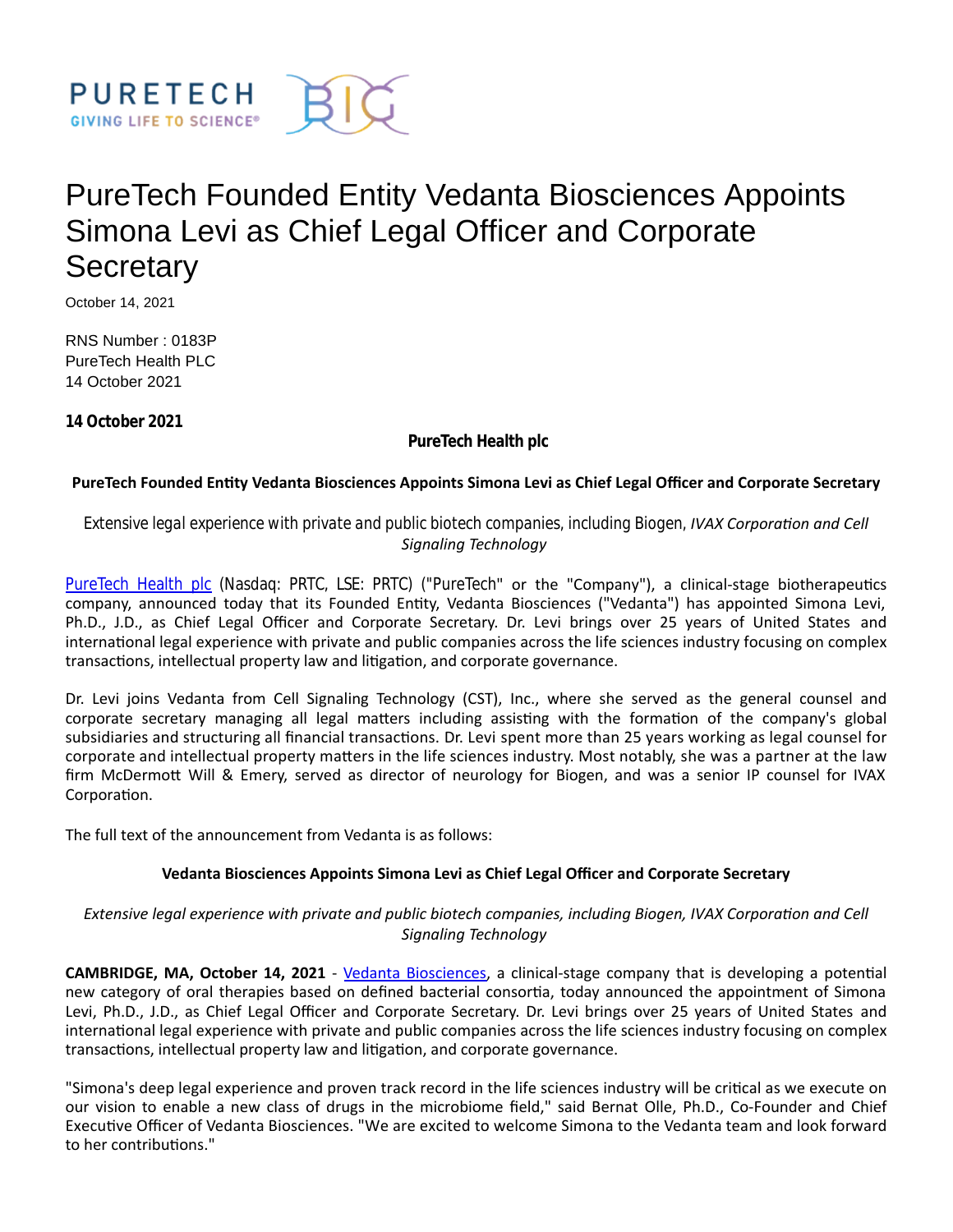Dr. Levi joins Vedanta from Cell Signaling Technology (CST), Inc., where she served as the general counsel and corporate secretary managing all legal matters including assisting with the formation of the company's global subsidiaries and structuring all financial transactions. Dr. Levi spent more than 25 years working as legal counsel for corporate and intellectual property matters in the life sciences industry. Most notably, she was a partner at the law firm McDermott Will & Emery, served as director of neurology for Biogen, and was a senior IP counsel for IVAX Corporation.

Dr. Levi has a B.A. in biochemistry and economics, a Ph.D. in biochemistry from Rutgers University and a J.D. from the University of Pennsylvania Law School. Dr. Levi has been a member of the Massachusetts Bar Association since 1995.

"With the recent activity and interest in the microbiome field, it has become clear that Vedanta has shown great promise in pioneering defined bacterial consortia as a new class of therapeutics," said Dr. Levi. "Vedanta has assembled a talented and dedicated team and I am thrilled to be joining such a dynamic company at this pivotal stage of its growth."

### **About Vedanta Biosciences**

[Vedanta Biosciences](http://www.vedantabio.com/) is leading the development of a potential new category of oral therapies based on defined consortia of bacteria isolated from the human microbiome and grown from pure clonal cell banks. The company's clinical-stage pipeline includes product candidates being evaluated for the treatment of high-risk *C. difficile* infection, inflammatory bowel diseases, advanced or metastatic cancers, and food allergy. These investigational therapies are grounded in pioneering research - published in leading journals including *[Science,](http://science.sciencemag.org/content/331/6015/337) [Nature,](https://www.nature.com/articles/nature12331)* and *[Cell](https://www.ncbi.nlm.nih.gov/pubmed/26411289)* - to idenƟfy beneficial bacteria that live symbiotically within the healthy human gut, fight pathogens and induce a range of potent immune responses. Vedanta Biosciences controls a foundational portfolio of more than 40 patents and has built what it believes to be the world's biggest library of bacteria derived from the human microbiome. Proprietary capabilities include deep expertise in consortium design, vast datasets from human interventional studies and cGMP-compliant manufacturing of oral live biotherapeutic candidates containing pure, clonally derived bacterial consortia in powdered form. Vedanta Biosciences was founded by [PureTech Health \(](https://puretechhealth.com/)Nasdaq: PRTC, LSE: PRTC) and a global team of scientific co-founders who pioneered Vedanta's modern understanding of the cross-talk between the microbiome and the immune system.

#### **About PureTech Health**

PureTech is a clinical-stage biotherapeutics company dedicated to discovering, developing and commercializing highly differentiated medicines for devastating diseases, including inflammatory, fibrotic and immunological conditions, intractable cancers, lymphatic and gastrointestinal diseases and neurological and neuropsychological disorders, among others. The Company has created a broad and deep pipeline through the expertise of its experienced research and development team and its extensive network of scientists, clinicians and industry leaders. This pipeline, which is being advanced both internally and through PureTech's Founded Entities, is comprised of 25 therapeutics and therapeutic candidates, including two that have received both U.S. FDA clearance and European marketing authorization, as of the date of PureTech's most recently filed Half Year Report and corresponding Form 6-K. All of the underlying programs and platforms that resulted in this pipeline of therapeutic candidates were initially identified or discovered and then advanced by the PureTech team through key validation points based on the Company's unique insights into the biology of the brain, immune and gut, or BIG, systems and the interface between those systems, referred to as the BIG Axis.

For more information, visit [www.puretechhealth.com o](http://www.puretechhealth.com/)r connect with us on Twitter @puretechh.

# **CauƟonary Note Regarding Forward-Looking Statements**

This press release contains forward-looking statements within the meaning of the Private Securities Litigation Reform Act of 1995. All statements contained in this press release that do not relate to matters of historical fact should be considered forward-looking statements, including without limitation statements that relate to Vedanta's future prospects, development plans, and strategies. The forward-looking statements are based on current expectations and are subject to known and unknown risks, uncertainties and other important factors that could cause actual results, performance and achievements to differ materially from current expectations, including, but not limited to, those risks, uncertainties and other important factors described under the caption "Risk Factors" in our Annual Report on Form 20-F for the year ended December 31, 2020 filed with the SEC and in our other regulatory filings. These forward